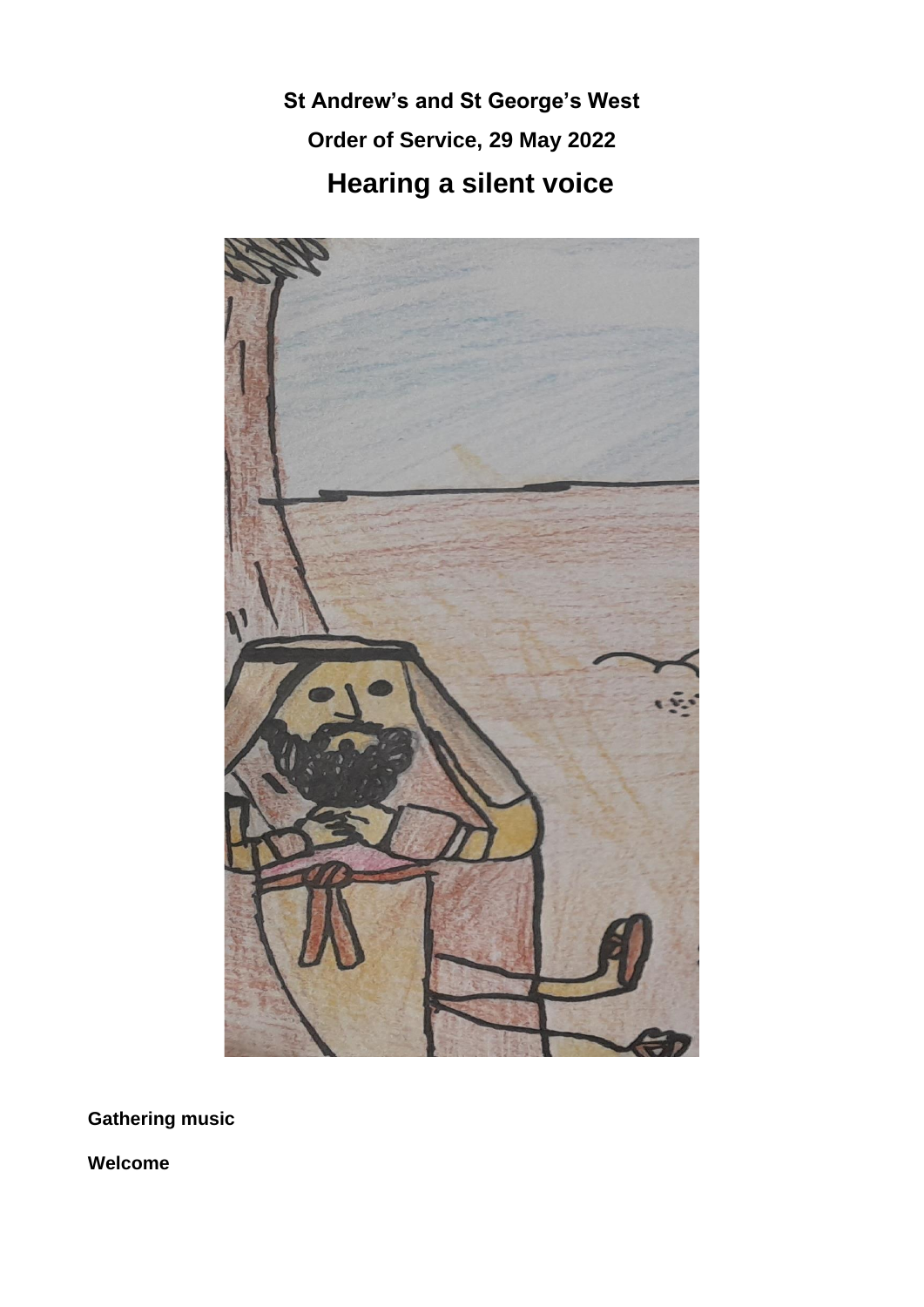## **Call to worship**

We come together to share silence as well as words. We do this because God is as present in silence as in speech...

Jesus, you commanded waves to be still and calmed a stormy sea.

Quieten now our restless hearts that they might find rest in you.

We recognise the noise inside of us and the noises around us.

We acknowledge them, but we seek here to know your presence in the midst of all that might distract us.

So, now we surrender for these moments our speech, knowing that beneath the silence is a deeper Word, and that when we say nothing, you are still listening.

(Silence)

Ever listening ever watchful, ever loving God, **We come to worship you** 

**Hymn** 716 Come and find the quiet centre

- 1 Come and find the quiet centre in the crowded life we lead, find the room for hope to enter, find the space where we are freed : clear the chaos and the clutter, clear our eyes, that we can see all the things that really matter, be at peace, and simply be.
- 2 Silence is a friend who claims us, cools the heat and slows the pace ; God it is who speaks and names us, knows our being, touches base, making space within our thinking, lifting shades to show the sun, raising courage when we're shrinking, finding scope for faith begun.
- 3 In the Spirit let us travel, open to each other's pain, let our lives and fears unravel, celebrate the space we gain : there's a place for deepest dreaming, there's a time for hearts to care, in the Spirit's lively scheming there is always room to spare !

# **Opening prayer and the Lord's Prayer**

**…Our Father in heaven. Hallowed be your name**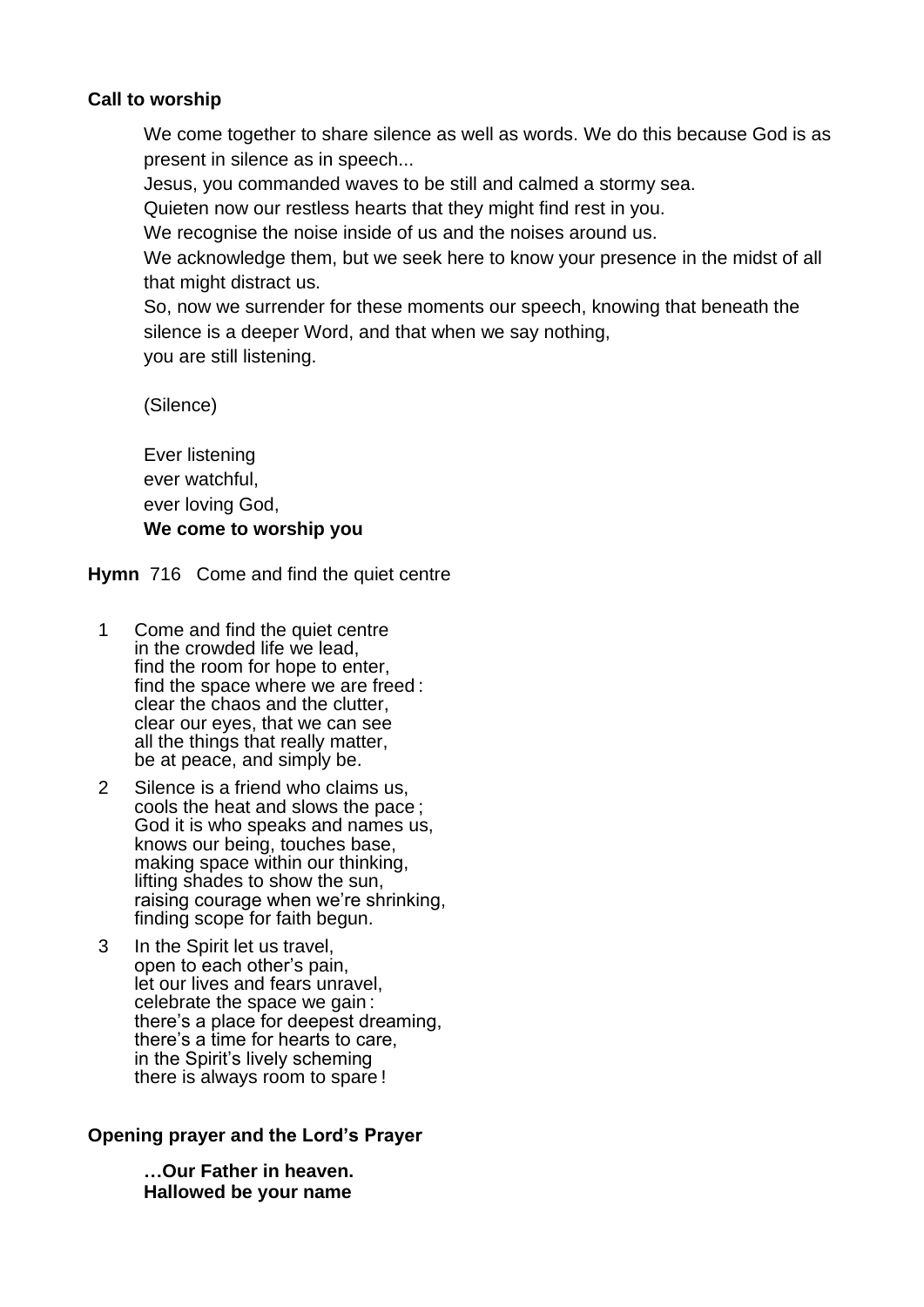**Your kingdom come, Your will be done, on earth as it is in heaven. Give us today our daily bread. Forgive us our sins as we forgive those who sin against us. Save us in the time of trial and deliver us from evil. For the kingdom, the power, and the glory are yours now and forever. Amen.**

**Active Listening**

## **Sharing the Peace of Christ**

#### **Dedication of offerings**

**Hymn** 133 Source and Sovereign, Rock and Cloud

- 1 Source and Sovereign, Rock and Cloud, Fortress, Fountain, Shelter, Light, Judge, Defender, Mercy, Might, Life whose life all life endowed : *May the Church at prayer recall that no single holy name but the truth that feeds them all is the God whom we proclaim.*
- 2 Word and Wisdom, Root and Vine, Shepherd, Saviour, Servant, Lamb, Well and Water, Bread and Wine, Way who leads us to I AM :
- 3 Storm and Stillness, Breath and Dove, Thunder, Tempest, Whirlwind, Fire, Comfort, Counsellor, Presence, Love, Energies that never tire :

## **Scripture Reading** based on 1 Kings 19:1-4 (5-7) 8-15a.

Elijah the prophet was well known for obeying God. And, as a prophet, he made it his job to tell others how God wanted them to live. Like other prophets, Elijah sometimes had to tell people in power that they had strayed away from doing what God wanted. That never made the prophets popular in the eyes of those in charge, and Elijah was no exception.

Queen Jezebel was very angry with what Elijah had been saying and vowed that she would not rest until she killed him. Elijah got word of this and ran away.

After a day's journey into the desert, Elijah came to rest under the shade of a broom tree. Elijah did not like being on the run, and said to God, "I might as well give up; I have no future."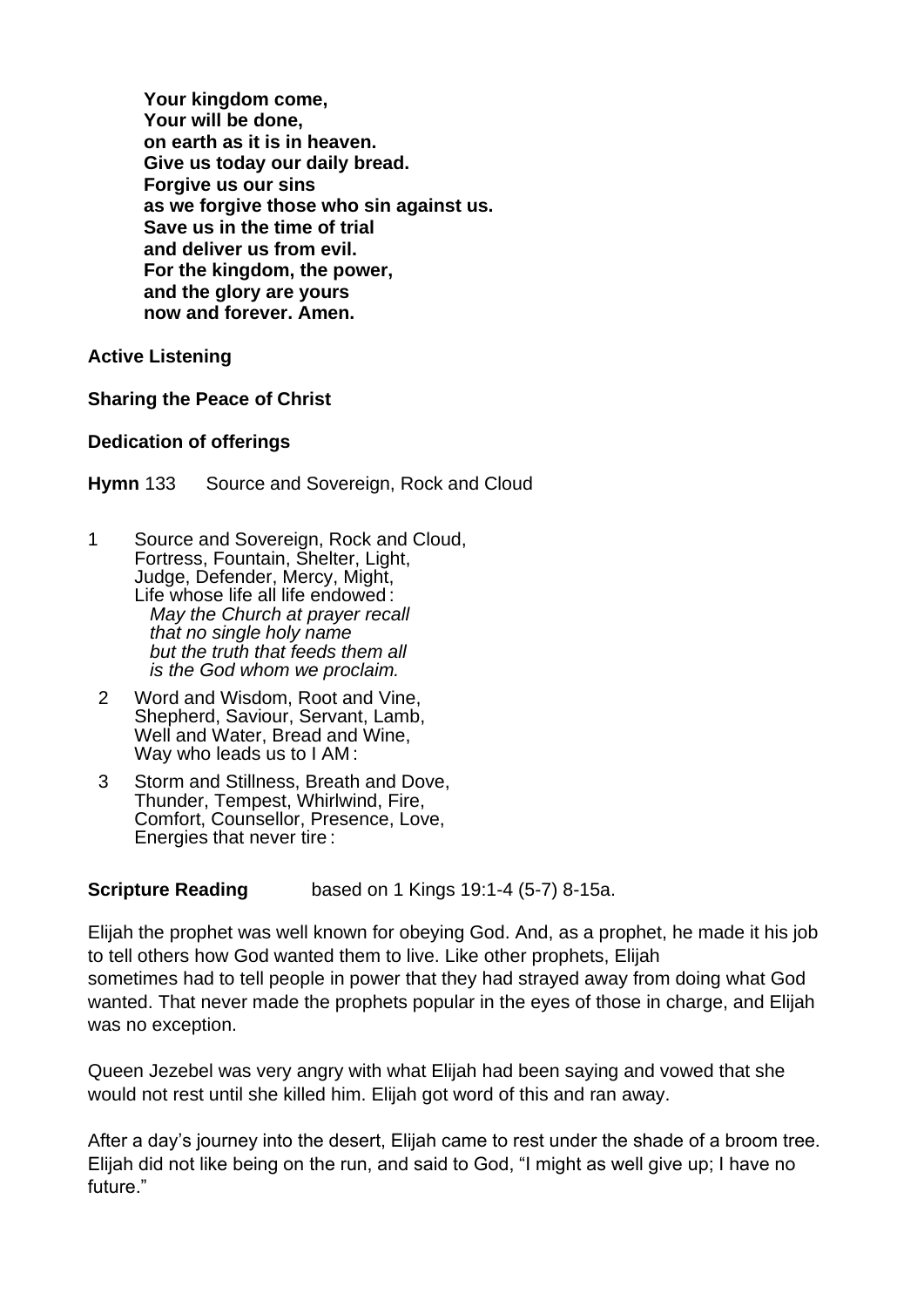I wonder if you have had days like that?

While he was lying there feeling sorry for himself, Elijah fell asleep and had a dream. He heard a voice say, "Get up and eat and drink." When he awoke, he saw bread and a jar of fresh, cool water.

It didn't take too much convincing for Elijah to eat the bread and drink the water because he was very hungry. He ate and drank, and lay down again.

Then the angel of the Lord came again and touched him and said, "Get up and eat some more, you have a long journey ahead of you."

Elijah got up, ate and drank his fill, and then set out. He travelled for a long time – many days and nights – and he ended up at Mt. Horeb, a special mountain where the Hebrew people believed God lived. Elijah went into a cave to spend the night.

During the night, while he was asleep, Elijah felt God calling to him.

"What are you doing here, Elijah?" God asked.

"I've been doing just what I thought you wanted me to do," Elijah said. "I have tried to be a good prophet. The people have done some terrible things, and I have challenged them and told them they needed to change their ways. But what do I get for it? No one will have anything to do with me – that is, except those who want to kill me."

"Go stand on the mountain," God said, and so Elijah did.

A huge wind came – a wind so great it sent rocks tumbling down the hill. Elijah thought God might be in the wind, but Elijah did not find God in the wind.

After the wind, Elijah felt an earthquake. Elijah thought for sure God would be in the earthquake, but Elijah did not find God in the earthquake.

After the earthquake, there was a fire.

"God must be in the fire," Elijah thought. But Elijah did not find God in the fire.

Then everything calmed down. There was not a sound. Elijah listened and heard absolute nothingness. And in the midst of that, Elijah heard God's voice again. "What are you doing here, Elijah?" God asked again.

"I've been doing just what I thought you wanted," Elijah said, "but all I have got for it is people who want to kill me. I'm all alone."

God didn't answer Elijah directly. God simply said,

"Go, Elijah. Continue on."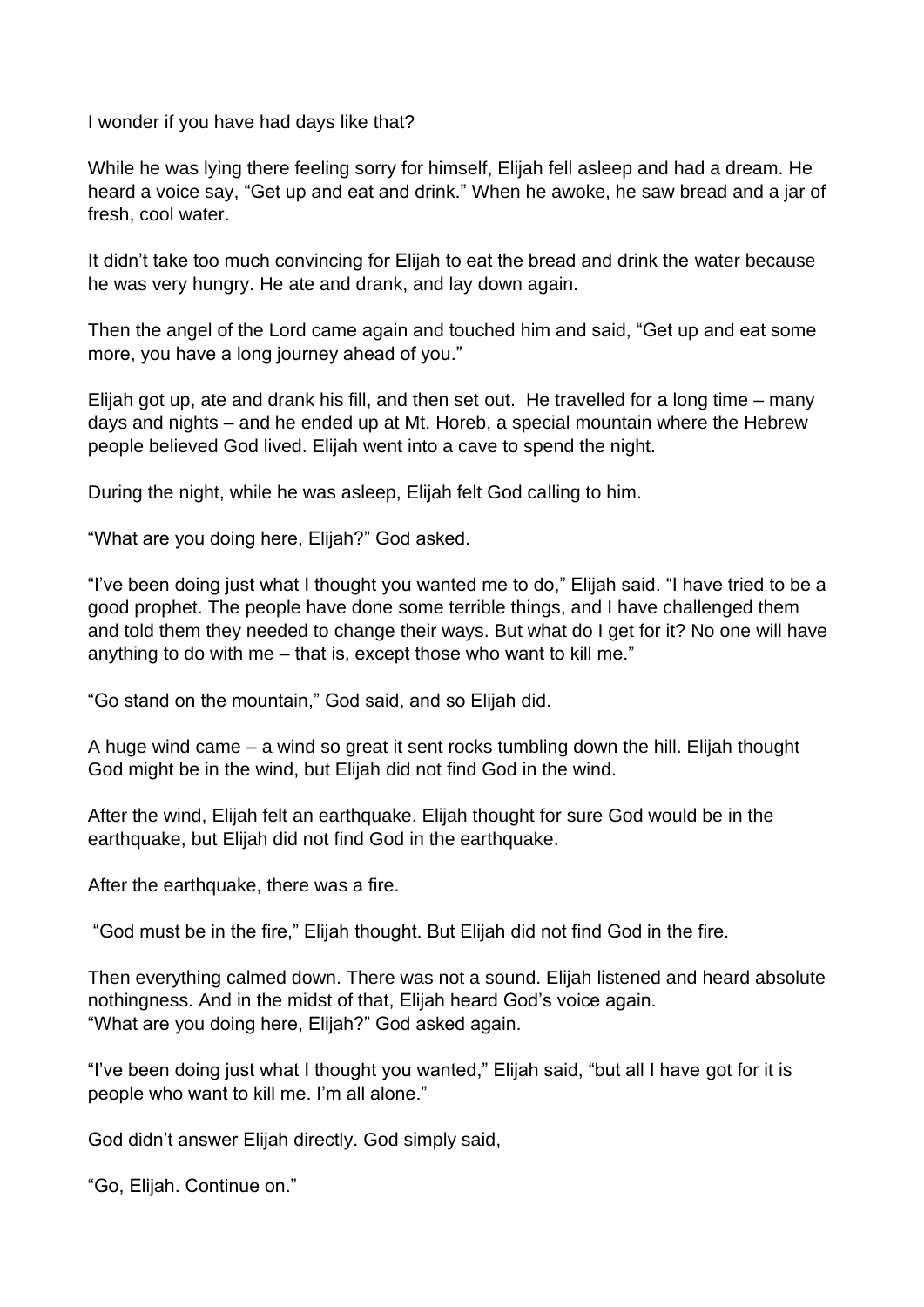Elijah was not sure what lay ahead of him, but somehow he knew that God would be with him and that somehow things would work out. So he got up and headed down the mountain.

## **Reflection**

**Hymn** Come, living God, when least expected

- 1 Come, living God, when least expected, when minds are dull and hearts are cold, through sharpening word and warm affection revealing truths as yet untold.
- 2 Break from the tomb in which we hide you to speak again in startling ways ; break through the words in which we bind you to resurrect our lifeless praise.
- 3 Come now, as once you came to Moses within the bush alive with flame: or to Elijah on the mountain, by silence pressing home your claim.
- 5 Then, through our gloom, your Son will meet us as vivid truth and living Lord, exploding doubt and disillusion to scatter hope and joy abroad.
- 6 Then we will share his radiant brightness and, blazing through the dread of night, illuminate by love and reason, for those in darkness, faith's delight.

## **Prayer of thanksgiving and intercession**

We give thanks for everyone in the church who works tirelessly, and often in confidence, to keep others safe; we pray for all children and vulnerable adults who engage with our mission: may they know Your love and protection.

- We give thanks for the shelter and protection of our homes: we pray for all people who are homeless, for whatever reason, including refugees and victims of trafficking: may they know Your love and protection.
- We give thanks for the relative peace and security we enjoy: we pray for all places of war and violence, whether the aggressor be in the home or another nation: may Your peace be known in our time.

We give thanks for all the bits of our life that bring us joy and contentment; we pray for the broken-hearted, bereaved, and lonely, and for all who have lost faith or purpose in life: may Your peace be known in their hearts.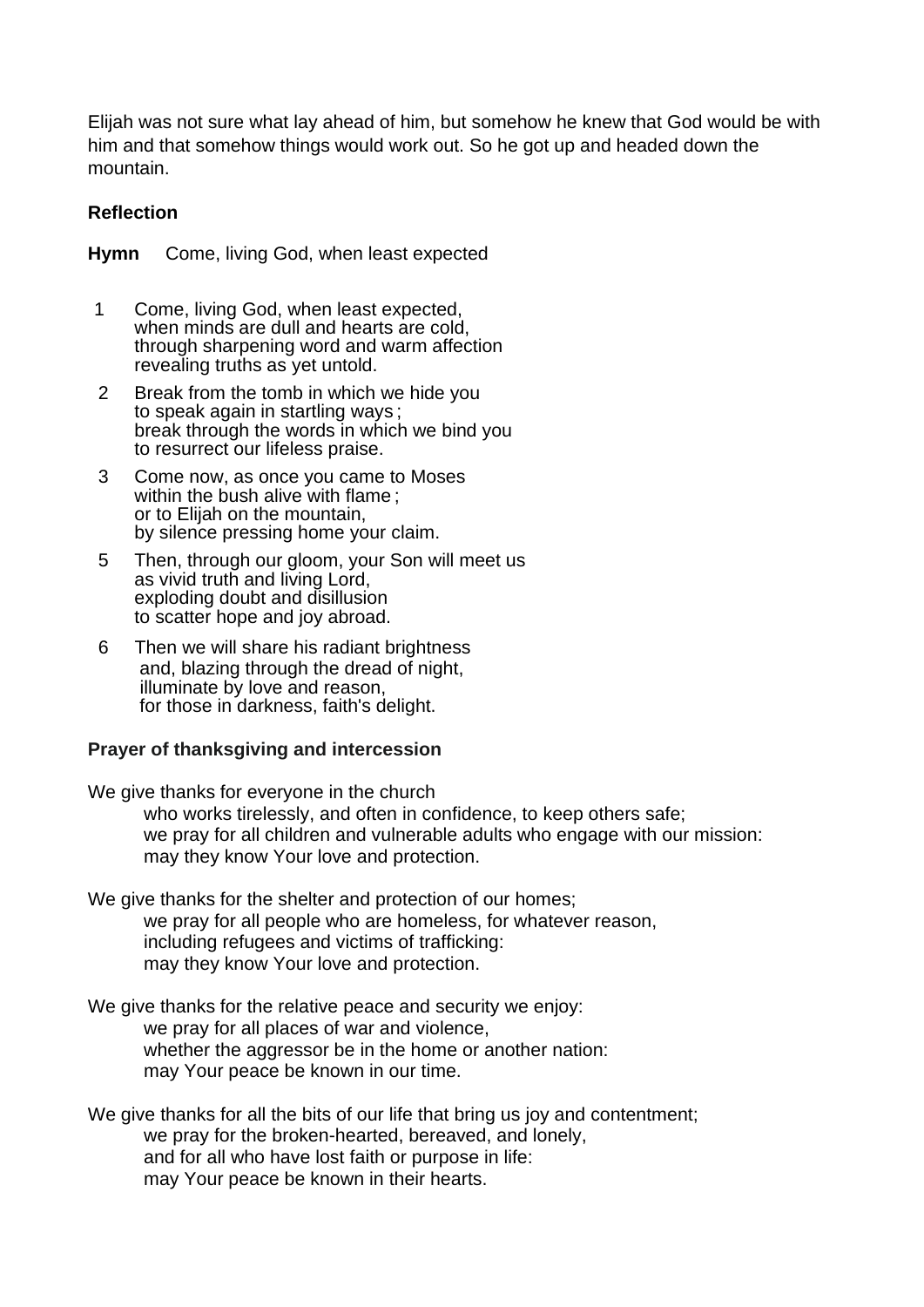**Silence** 

Healing God,

in amongst our shouts and songs of thanksgiving, may we hear Your still whisper in the midst of pain and suffering, and may we respond with courageous tenderness to the needs around us, as we follow the example of Christ Jesus, our teacher and Lord. Amen.

## **Hymn 588** Praise the Spirit in creation

- 1 Praise the Spirit in creation, breath of God, life's origin : Spirit, moving on the waters, forming order deep within, source of breath for all things breathing, life in whom all lives begin.
- 2 Praise the Spirit, close companion of our inmost thoughts and ways ; who, in showing us God's wonders, moves our hearts to love and praise ; and God's will, to those who listen, by a still small voice conveys.
- 3 Praise the Spirit, who enlightened priests and prophets with the word ; hidden truth behind the wisdoms which as yet know not their Lord ; by whose love and power in Jesus God himself is seen and heard.
- 4 Praise the Spirit, sent by Jesus when ascended to his throne, who pours out on men and women power for turning upside down all the world and every people as the gospel is made known.
- 5 Pray we now, Lord, Holy Spirit, on our lives descend in might ; let your flame burn bright within us, fire our hearts and clear our sight, till, consumed with your compassion, we too set the world alight.

# **Sending and blessing**

## **Sending music**

Worship Leaders: Alison Hay, Rev Rosie Magee, Amy, Oscar and Toby Marcham Pianist: Jamie Turnbull Technical team: Alison Bruce, Susan McLarty, Mary Margaret Scott, Ruth Forrester, Phillipa Burgess, Amy Marcham

Sources: